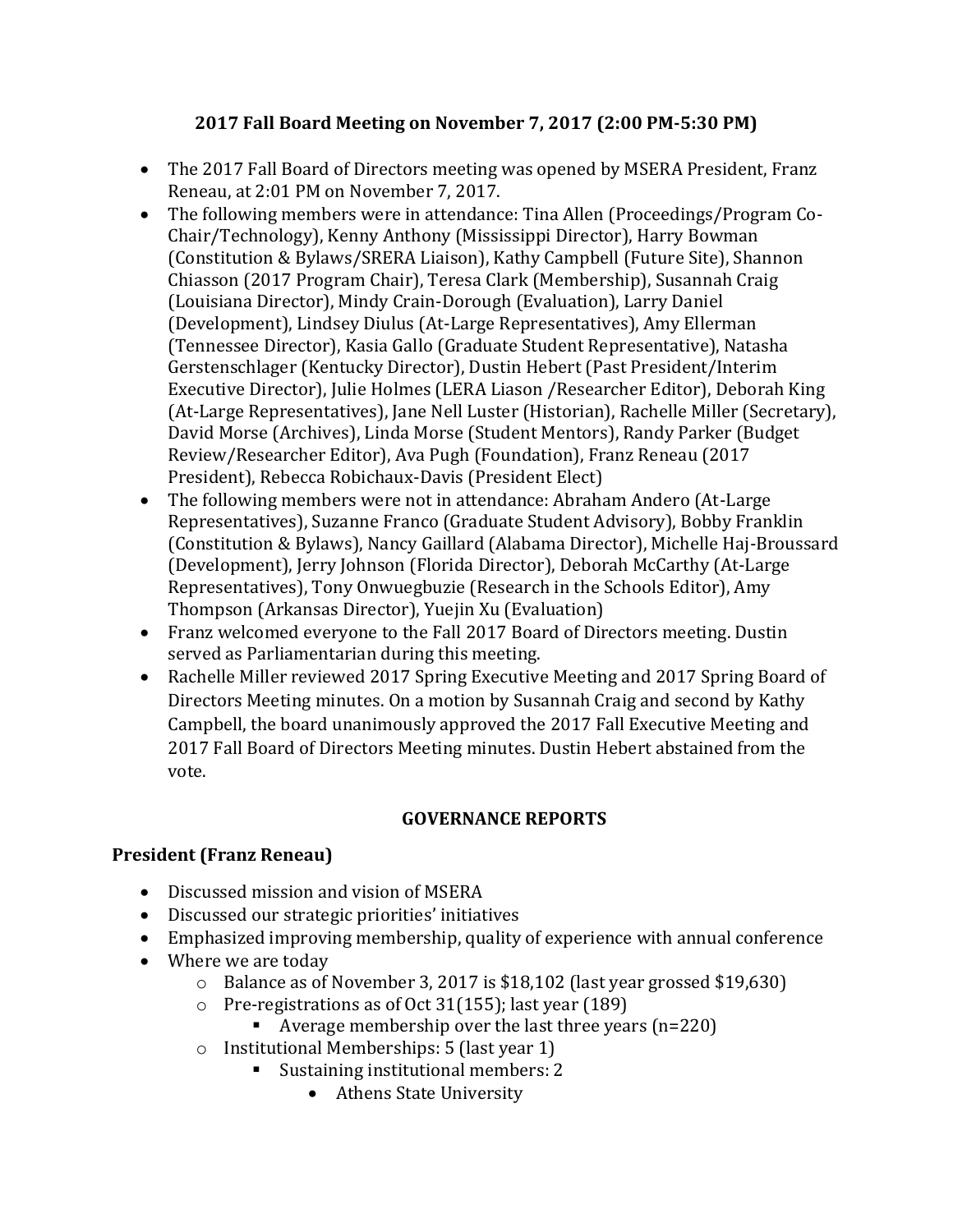- University of South Alabama
- o Supporting Institutional Members:3
	- The Citadel
	- Murray State University
	- Southeastern Louisiana University
- o Sponsorships
	- LiveText (Now Taskstream, TK20, LifeText as of Sept 2017): \$3,000
	- MSU (\$5,000)
- Key Accomplishments in 2017
	- $\circ$  Increased engagement with current and prospective members by leveraging traditional and technology based strategies
	- o While not perfect, we have transitioned to a new web-based platform that is designed to manage the proposal submission process.
	- o Phenomenal keynote and plenary speakers
	- o First time in many years, we have partnered with industry to sponsor our conference
	- o Significant contribution from COE MSU
	- o Revised our constitution and bylaws
	- o We appointed an interim executive director to manage the day-to-day operations of the association
	- o We appointed an ad-hoc committee to develop process leading to the identification on the next Executive Director for MSERA
	- o We updated our operations manual
	- o Reviewed all the physical files from Cliff
- Opportunities moving forward
	- o Membership find creative ways to grow and sustain membership (i.e., individual and institution)
	- o Aggressively pursue corporate sponsorship
	- o Remain mission driven
	- o Retain current members, especially past presidents and long-time members

### **Interim Executive Director (Dustin Hebert)**

- This is Dustin's last year as Executive Director
- MSERA Foundation owes \$165 from last year
- Financial recap: fiscal year July 1, 2016 June 30, 2017 (total assets  $-$  \$7,534.64)
- Three-year comparison ending balances:
	- $\degree$  2014-2015 (\$1,499.19)
	- $\circ$  2015-2016 (\$5,720.09)
	- $\degree$  2916-2017 (\$7,770.09)
- Financial status as of Nov 3: closing balance of \$18,101.77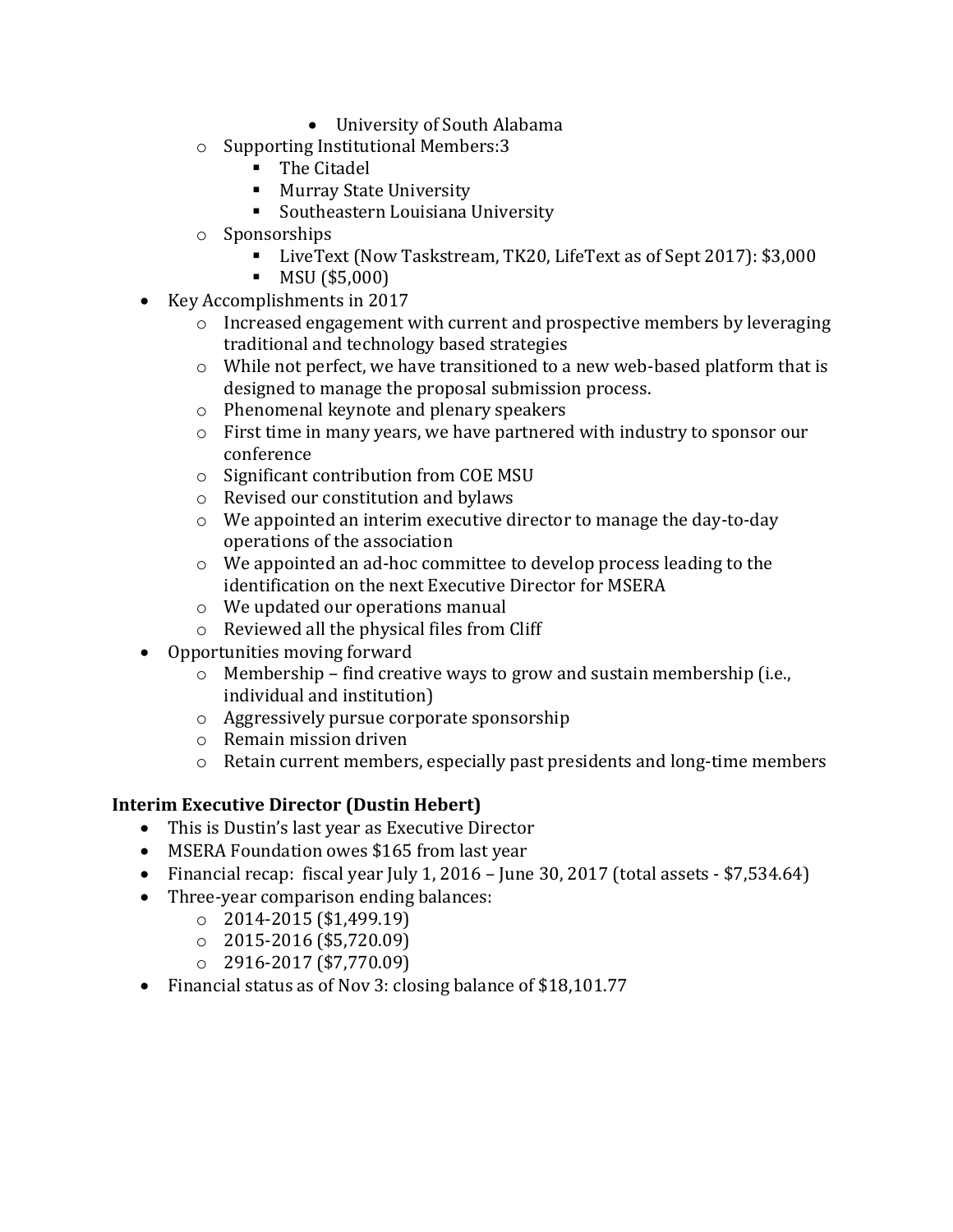## **Budget Review Committee (Randy Parker)**

- We are below budget for the cost of the conference expenses
- No penalty for any room nights not used in any of the conference hotels

# **ANNUAL MEETING REPORTS**

### **Annual Meeting Overview/Highlights/Awards (Franz Reneau)**

- Morning plenary sessions Richard Blackbourn and Walter Mathews
- Keynote Dr. Samuel Jones "How to go from surviving to success to significance"
- Corporate Sponsorship LiveText
- Field Trip Field Trip to the T.K. Martin Center for Technology and Disability
- Lots of goodies in goodie bag
- Door Prizes
- Photo booth
- Music during reception
- Mississippi state ice cream and cheese will be served during the conference

## **Program (Shannon Chiasson, Tina Allen)**

• 180 submissions, 143 were accepted

## **Graduate Student Engagement/RIP and Mentoring (Suzanne Franco, Kasia Gallo, Linda Morse)**

- Offering a first time ever roundtable discussion sessions– invited sessions
- Could a relationship exist between mentors and graduate students throughout the year?
- Suzanne Franco stepped down from her role as Graduate Student Advisor due to financial constraints from her university
- The mentoring session is not being offered this year. Linda recommended that we should have this session again in the future.

# **PUBLICATION REPORTS**

### **Researcher (Randy Parker, Julie Holmes)**

- Randy and Julie will be retiring from *The Researcher* this year.
- *The Researcher* needs to be taken to the archives at the MSU library

# **Researcher in the Schools (Tony Onwuegbuzie)**

• Tony will send his updates later today

# **FUTURE SITE**

# **Future Site Committee (Kathy Campbell)**

- For 2019 MSERA conference
	- o Sought bids from Memphis & Nashville, TN hotels; none acceptable
	- o Sought bids from New Orleans hotels; one semi-acceptable; one acceptable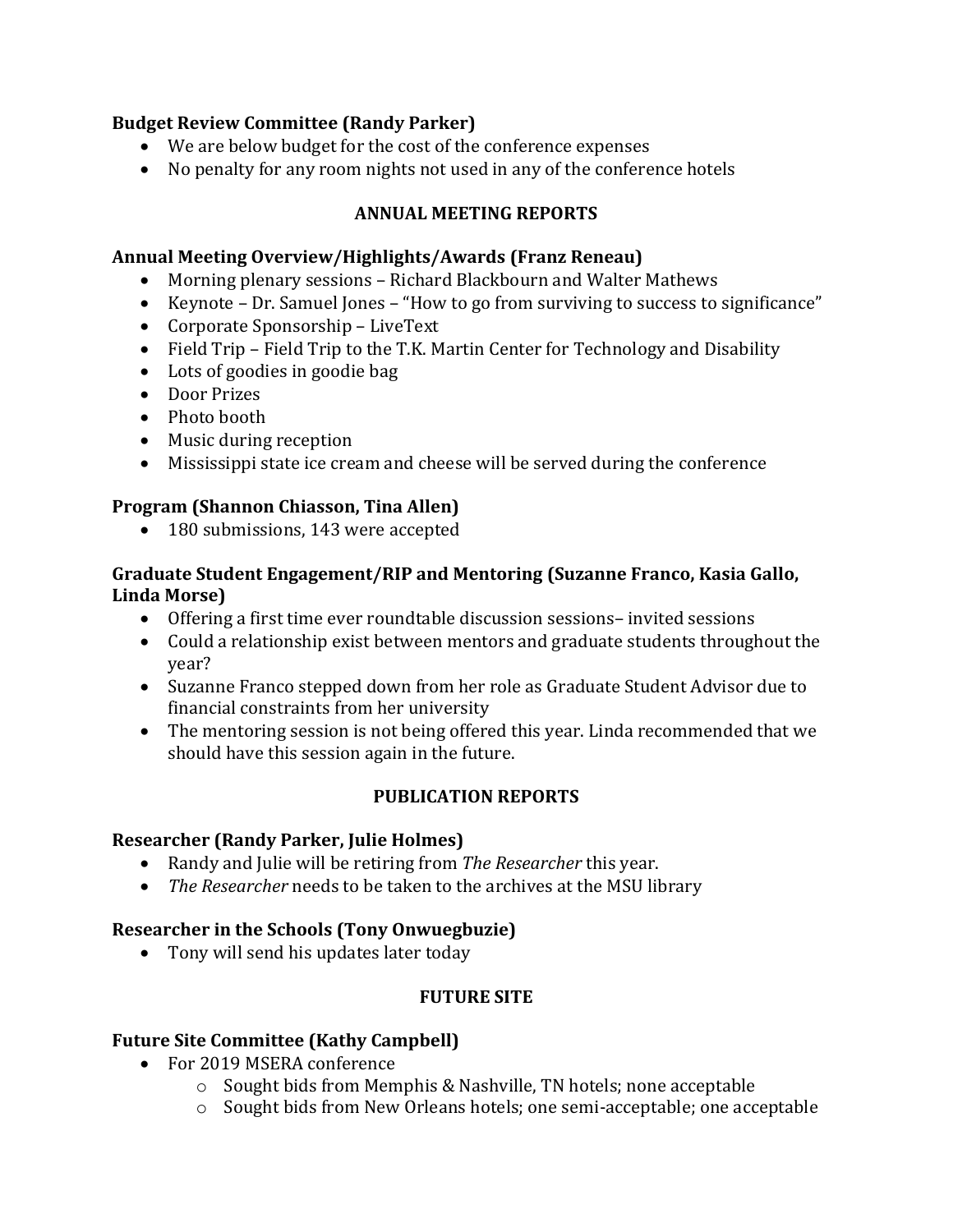- o Received a bid from Dustin for a Lafayette hotel
- For 2020 MSERA conference:
	- o Received 2 bids from Larry Daniel for Charleston, SC
	- o Received 1 bid from Larry Daniel for Savannah, GA
- Recommending the Hilton Embassy Suites in the New Orleans Warehouse District, 3-4 blocks from Harrah's Casino; 2 blocks from the River Walk; 4-5 blocks from the French Quarter. Guest room rate of \$139 per night includes complimentary drinks/snacks during happy hour every day and free complimentary made-to-order breakfast each morning
- On a motion by Deborah McCarthy and second by Suzanna Craig, the board unanimously approved to have the 2019 conference at Hilton Embassy Suites. Dustin Hebert abstained from the vote.
- Larry discussed bids for Charleston, SC and Savannah, GA. There would be a date change for Charleston to a Mon-Wed conference days (Nov 9-11).
	- o These bids are more expensive than what we have typically spent in the past.

# **ORGANIZATIONAL ADVANCEMENT REPORTS**

# **Foundation (Ava Pugh)**

- Reinstatement of MSERA Foundation in TN for writing/cashing checks
- Change of some board members
	- o Gahan Bailey took early retirement (AL)
	- o Jim Lampley has resigned and Jwa Kim will accept that position (TN)
	- o Julie Holmes will be retiring and Kathy Campbell will accept her position  $(LA)$
	- o Nancy Galliard now represents AL
	- o Rachelle Miller now represents AR
- There are five recipients for Research in Progress
- Actions to be considered
	- o Need to fill Gahan Bailey's position for AL
	- o Not sure if Ann Chapman will continue on as representative from KY.

# **Nominations Committee (Dustin Hebert)**

• Electing for President Elect, four At-Large Directors positions, and Graduate Student Director

# **Development Report (Larry Daniel & Michelle Haj-Broussard)**

• Increased institutional memberships to 5.

# **Membership (Lindsay Diulus & Teresa Clarke)**

- Call for proposals booster post
- Preregistration reminder booster post
- Institutional memberships contacted community college system offices
- Reached out to 31 institutions reminded them of pre-registration deadlines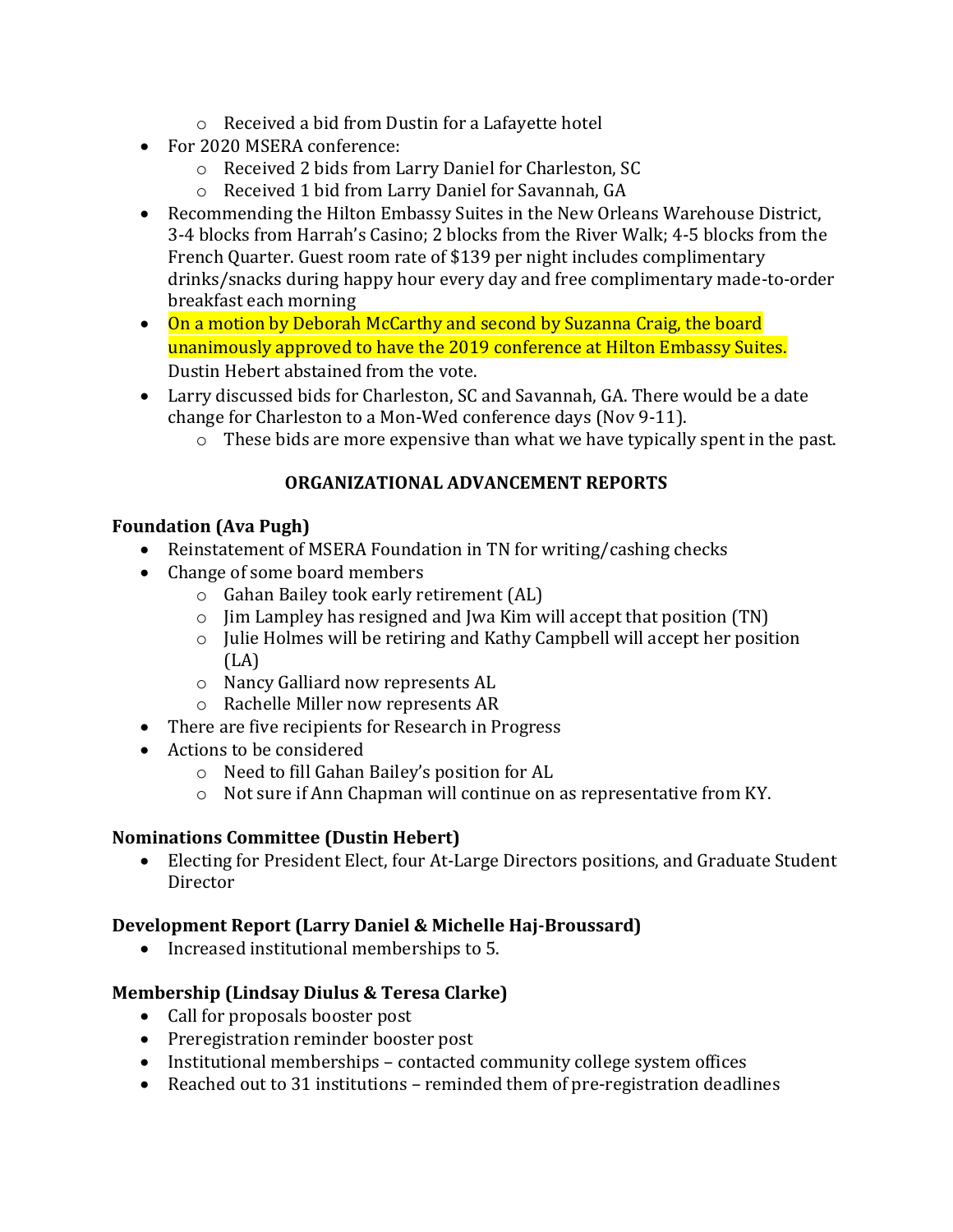# **STATE AND AT-LARGE DIRECTORS UPDATE**

## **Alabama Director (Nancy Gaillard)**

• Absent

## **Arkansas Director (Amy Thompson)**

- Continuing to update databases so they are the most current
- Preparing a presentation for our PhD program at UCA to try to get increased presentations at the next conference and increase our memberships.
- Rachelle and Amy suggested Arkansas as a possible conference host for the upcoming needed years.
- Open to suggestions for recruitment at the state level

## **Kentucky Director (Natasha Gerstenschlager)**

• Recruited faculty and institution to become members

## **Louisiana Director (Susannah Craig)**

- Sent out multiple emails to the state membership list to request for proposals
- Will focus on institutional memberships this upcoming year

### **Mississippi Director (Kenny Anthony)**

• Updated memberships and recruited various MSU faculty to submit to this year's conference

### **Tennessee Director (Amy Ellerman)**

• Recruited faculty and institution to become members

# **Florida Director (Jerry Johnson)**

• Absent

### **At-Large Director (Abraham Andero)**

• Absent

### **At-Large Director (Lindsey Diulus)**

• Focused on institutional and faculty membership

### **At-Large Director (Deborah McCarthy)**

- Emailed information concerning annual meeting in Starkville to Teaching & Learning faculty
- Responded by email to Harry Bowman concerning revisions to the Constitution and Bylaws
- Obtained commitment to renew institutional membership from the dean of the College of Education
- Brought one new member from the Teaching & Learning faculty who will be presenting at the 2017 annual meeting.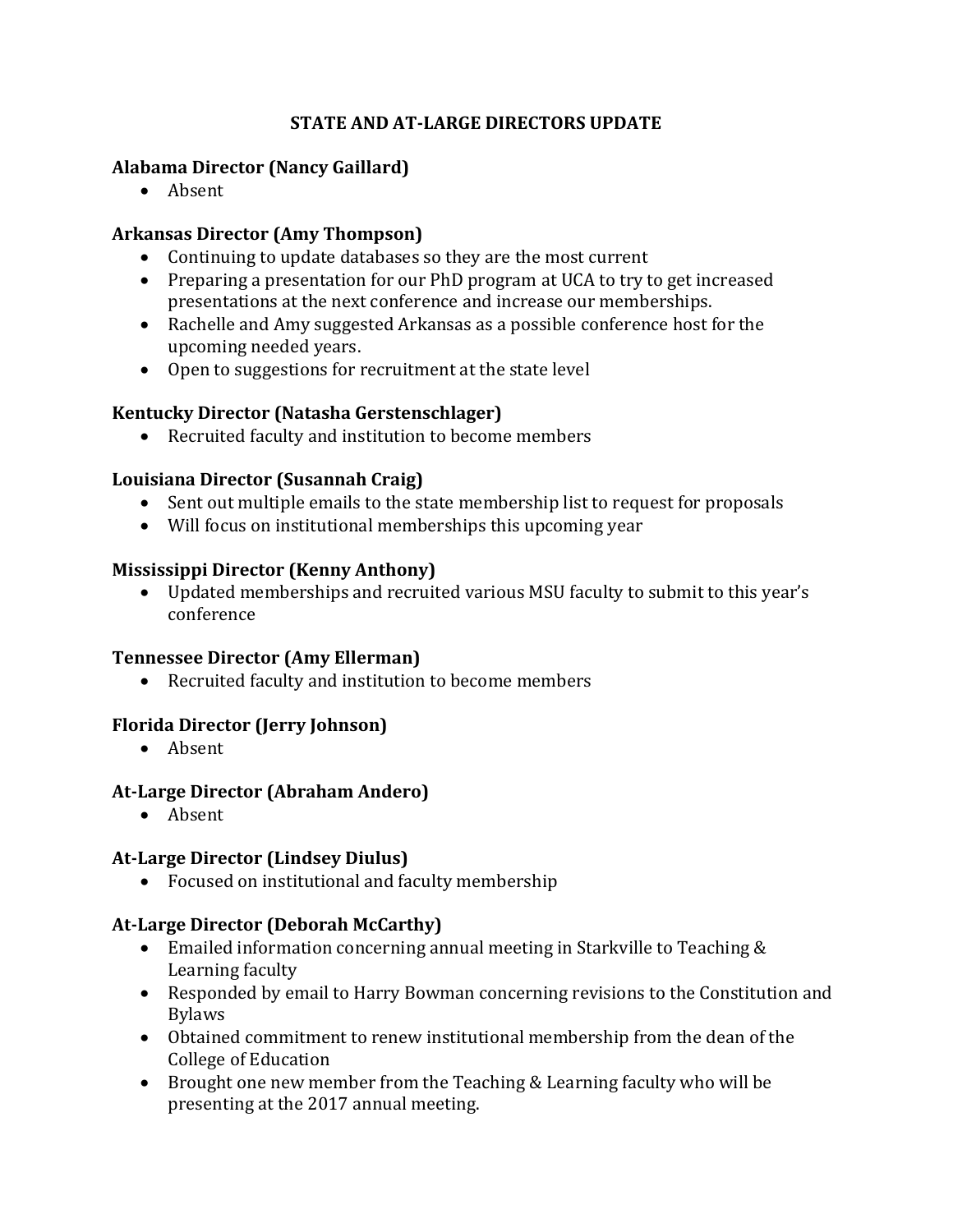# **SRERA Consortium Update (Harry Bowman)**

- Execution of Addendum to 2010 SRERA-AERA Agreement August 2017
	- o Specification of discounted rates for Business Meeting/Reception Room and Both (\$250 for meeting room and \$750 for Class B Booth [Regular Rates - \$400 and \$1,700 respectively])
- Planning for 2018 AERA Annual Meeting in New York city (Same activities as 2017)
	- o SRERA Consortium Business Meeting/Reception (Application submitted)
	- o Booth in AERA Exhibit Hall (Application to be submitted when available)
	- o Four Distinguished Paper Sessions (Specified in SRERA-AERA Agreement)
- Actions to be considered
	- o Continued SRERA Membership (\$100 annually)
	- $\circ$  Continued financial support for booth initiative (\$200 annually)

# **OLD BUSINESS**

# **Update: Constitution and Bylaws (Harry Bowman & Bobby Franklin)**

- No additional changes have been made since the 2017 spring meeting
- Summary is printed in the conference program

## **Update: Operations Manual (Jane Nell Luster, Rebecca Robichaux-Davis, Harry Bowman)**

- Divided up all the sections, met virtually 5 times approximately one hour each sessions
- Aiming at consistent language where items were mentioned multiple times
- The document is so long so it was divided it up into different sections with hotlinks to each section
- Sections 5 and 6 are still in the process of being revised. Work will continue until the end of the year
- We are trying to encourage both graduate and undergraduate student participation
- Moved brief history into Section 1
- Section 2 Constitution and Bylaws once the voting occurs Thursday, then the corrected version will be added to this section
- Section 3 working on correcting the language for external review of the financials, board members need to discuss 'Participation survey' section
	- o Past President's responsibility for previous year's conference evaluation
	- o Makes explicit reporting deadlines
- Section 4 Focused on clarity of language
	- o Currently a two-step process for the Distinguished Paper Award, would like to make this a more streamlined process
- Specifications for future sites could possibly be posted on the MSERA website
- Proceedings and timelines are still under progress
- On a motion by Lindsey Diulus and second by Deborah McCarthy, the board unanimously approved changes to the Operations Manual contingent upon approval of the Constitution & Bylaws. Dustin Hebert abstained from the vote.